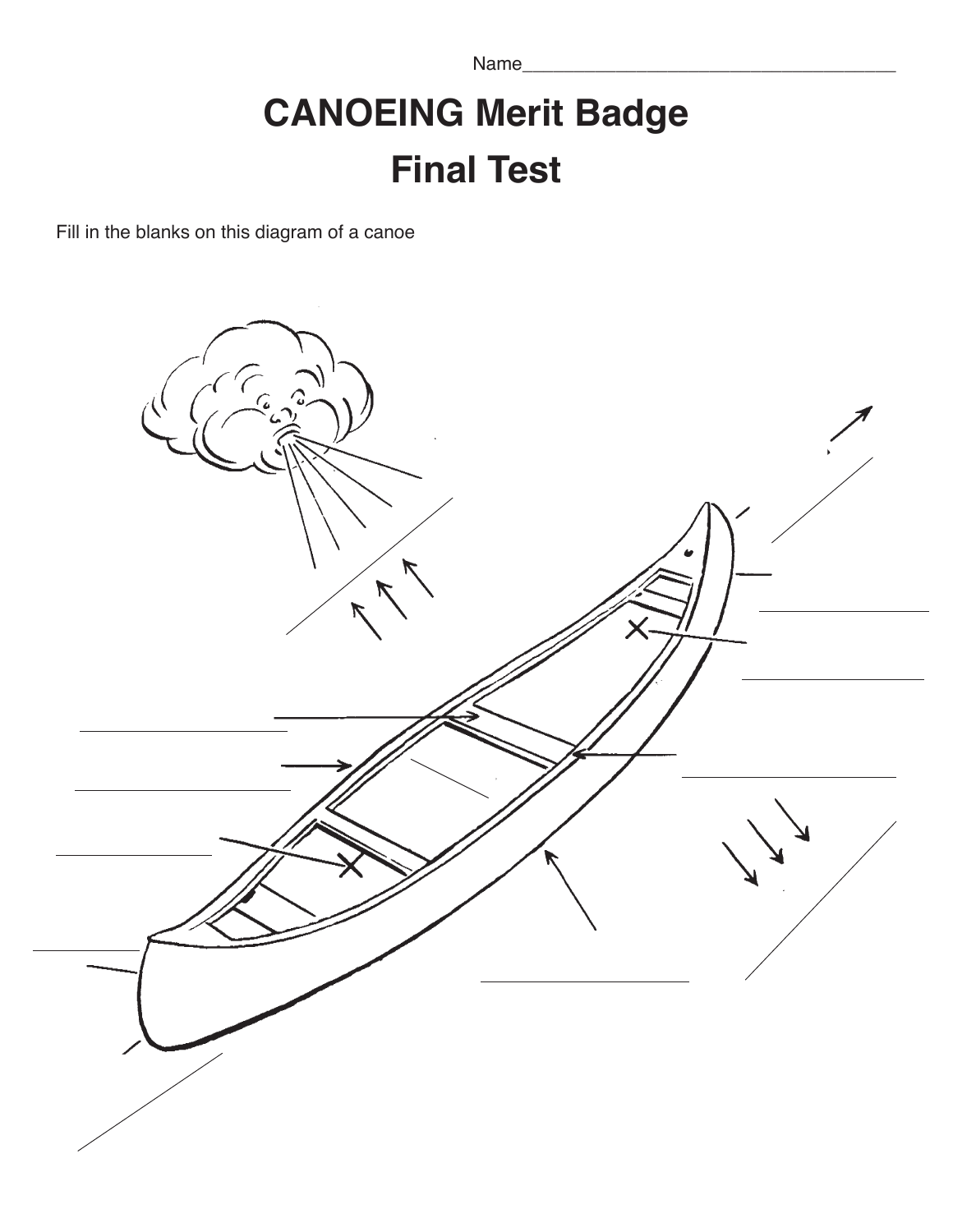Fill in the following parts of a paddle:



1. List the points of BSA Safety Afloat:

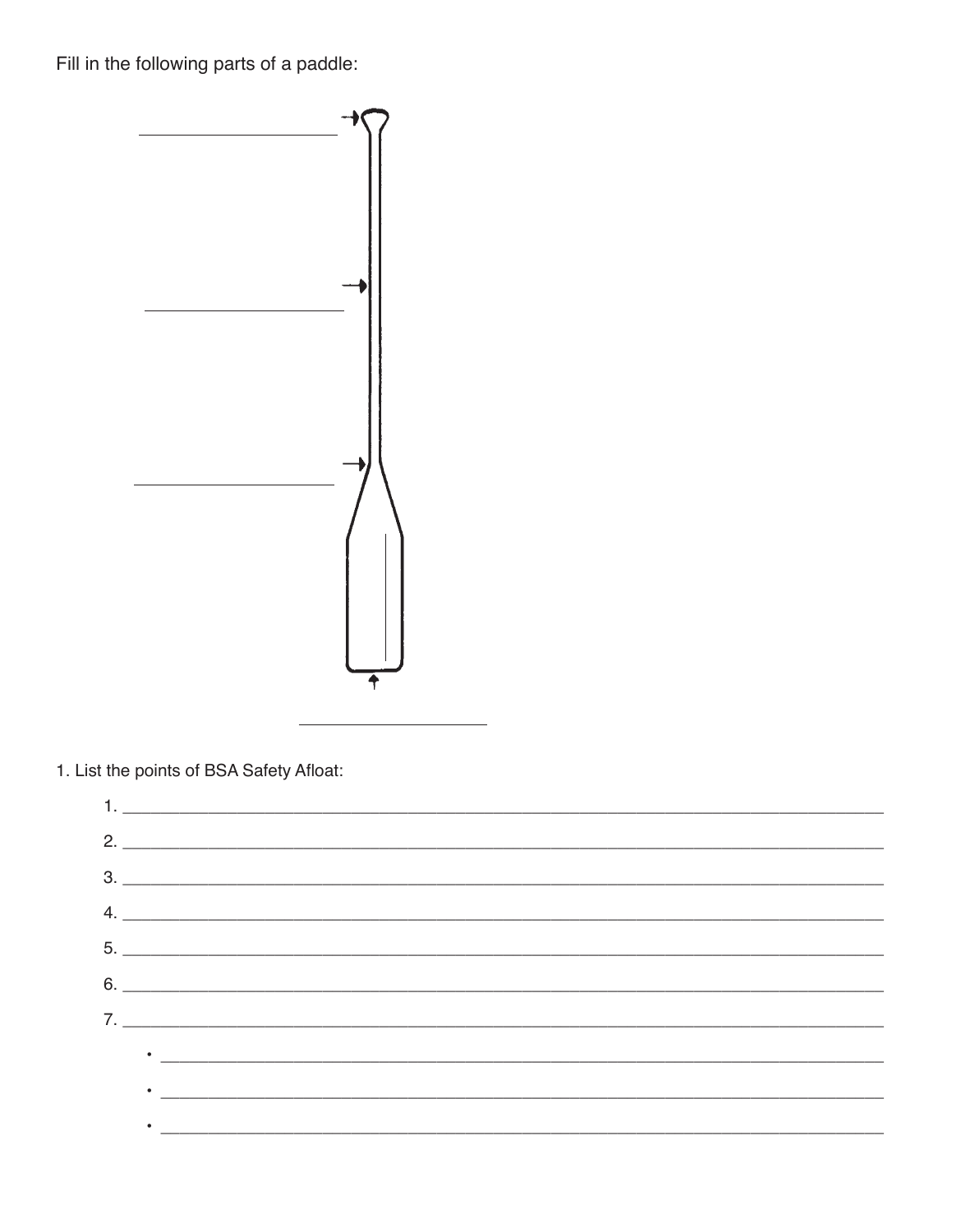| 2. List the different types of PFDs.                                                                                                                                                                                           |  |
|--------------------------------------------------------------------------------------------------------------------------------------------------------------------------------------------------------------------------------|--|
| Type Description                                                                                                                                                                                                               |  |
|                                                                                                                                                                                                                                |  |
|                                                                                                                                                                                                                                |  |
| III. <u> Il province all'International anno 1980 anno 1980. Il province all'International all'International dell'</u>                                                                                                          |  |
|                                                                                                                                                                                                                                |  |
|                                                                                                                                                                                                                                |  |
| 3. When storing equipment in a canoe for a trip, the weight should be located where ______________________                                                                                                                     |  |
| 4. If paddling into a wind, the heavier end of the canoe should face into the wind: TRUE FALSE                                                                                                                                 |  |
| 5. When carrying gear in a canoe for a trip, list some of the things to keep in mind: _______________________                                                                                                                  |  |
|                                                                                                                                                                                                                                |  |
|                                                                                                                                                                                                                                |  |
|                                                                                                                                                                                                                                |  |
|                                                                                                                                                                                                                                |  |
|                                                                                                                                                                                                                                |  |
| ,我们也不能在这里的,我们也不能在这里的人,我们也不能在这里的人,我们也不能在这里的人,我们也不能在这里的人,我们也不能在这里的人,我们也不能在这里的人,我们也不                                                                                                                                              |  |
|                                                                                                                                                                                                                                |  |
|                                                                                                                                                                                                                                |  |
|                                                                                                                                                                                                                                |  |
|                                                                                                                                                                                                                                |  |
|                                                                                                                                                                                                                                |  |
|                                                                                                                                                                                                                                |  |
|                                                                                                                                                                                                                                |  |
|                                                                                                                                                                                                                                |  |
|                                                                                                                                                                                                                                |  |
|                                                                                                                                                                                                                                |  |
|                                                                                                                                                                                                                                |  |
| 9. List advantages and disadvantages of 4 common materials used to make a canoe [100] [100] [100] [100] [100] [100] [100] [100] [100] [100] [100] [100] [100] [100] [100] [100] [100] [100] [100] [100] [100] [100] [100] [100 |  |
|                                                                                                                                                                                                                                |  |